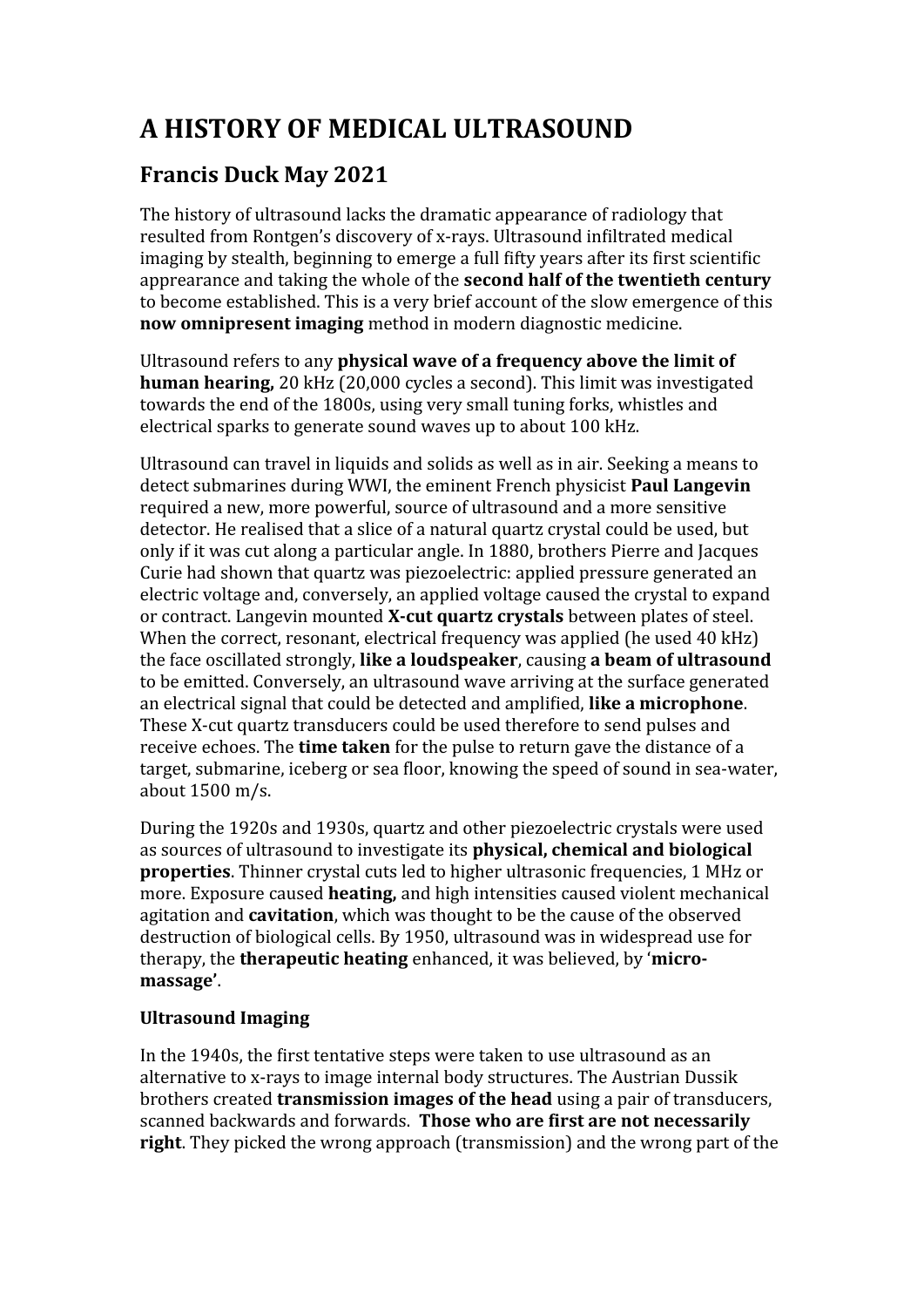body. Even today, ultrasound is not used to scan the brain because the beam is distorted too much as it passes through the skull.

#### **Pulse-echo ultrasound**

**Two industrial developments** had emerged by 1950 which, together, gave rise to the start of modern medical ultrasound imaging. **Pulses of ultrasound** were used to test for defects in metal parts by **detecting their echoes**, a scaled version of underwater detection, but over shorter ranges and at higher frequencies. And certain micro-crystalline mixtures, which had been developed for improved capacitors during the war, were discovered to be piezoelectric. Quartz was soon replaced by the **ferro-electric ceramic lead zirconate titanate**, which could be shaped and cut at will, opening the way to a future of arrays and focussed beams.

No-one knew then how best to use ultrasound, and for which clinical purposes.The earliest workers often started with a **borrowed industrial flaw detector**. Coupling the beam into the body was challenging, and many early experimental systems used **water baths** into which the person or body part was placed. The most successful progress emerged from partnerships between a **specialist medical doctor and an engineer**, such as the obstetrician **Ian Donald** and engineer **Tom Brown** in Glasgow, the cardiologist **Inge Edler** and the physicist **Helmuth Hertz** in Lund and the doctor **John Wild** and the engineer **John Reid** in Minneapolis. In this last partnership, one of the earliest, a **modified radar simulator** working at 15 MHz was adapted to create ultrasound breast images, **looking for cancer**. This diagnostic challenge was too great at this stage, but they showed how easy it was to **distinguish cystic from solid lesions** using ultrasound. But the **unusual images** created by these pioneers using ultrasound, showing slices through the body instead of projections, were **unfamiliar** to doctors who were used to looking at radiographs, and were **difficult to read**. In addition to showing little structural detail, these were **sectional images**, or tomographs, and this format would only find general acceptance with the advent of the x-ray CT scanner 20 years later.

#### **Commercial scanners**

A wide variety of different ultrasound scanners were designed and offered for sale during the 1960s and 1970s. The majority used **contact scanning** instead of a water-bath. The skin was **coated with oil** as a coupling and lubricant. The pulse-echo transducer was then **slid and rocked** across the skin, constrained to move in one plane, and its position and direction automatically registered. The received **repetitive echo trains (A-scans)** were **written into an image (a Bscan)** as lines of bright spots. One version was the **Diasonograph,** with its unique, rugged overcouch gantry, developed in Scotland from Tom Brown's design for Ian Donald. Most other manufacturers used a simpler, more flimsy, articulated arm to hold the transducer. The high-contrast images were built up as the operator moved and rotated the transducer on the patient's skin, recorded on film or a storage oscilloscope. **Compound scanning** was widely used, the image built up from many directions. Later, with improved means of focussing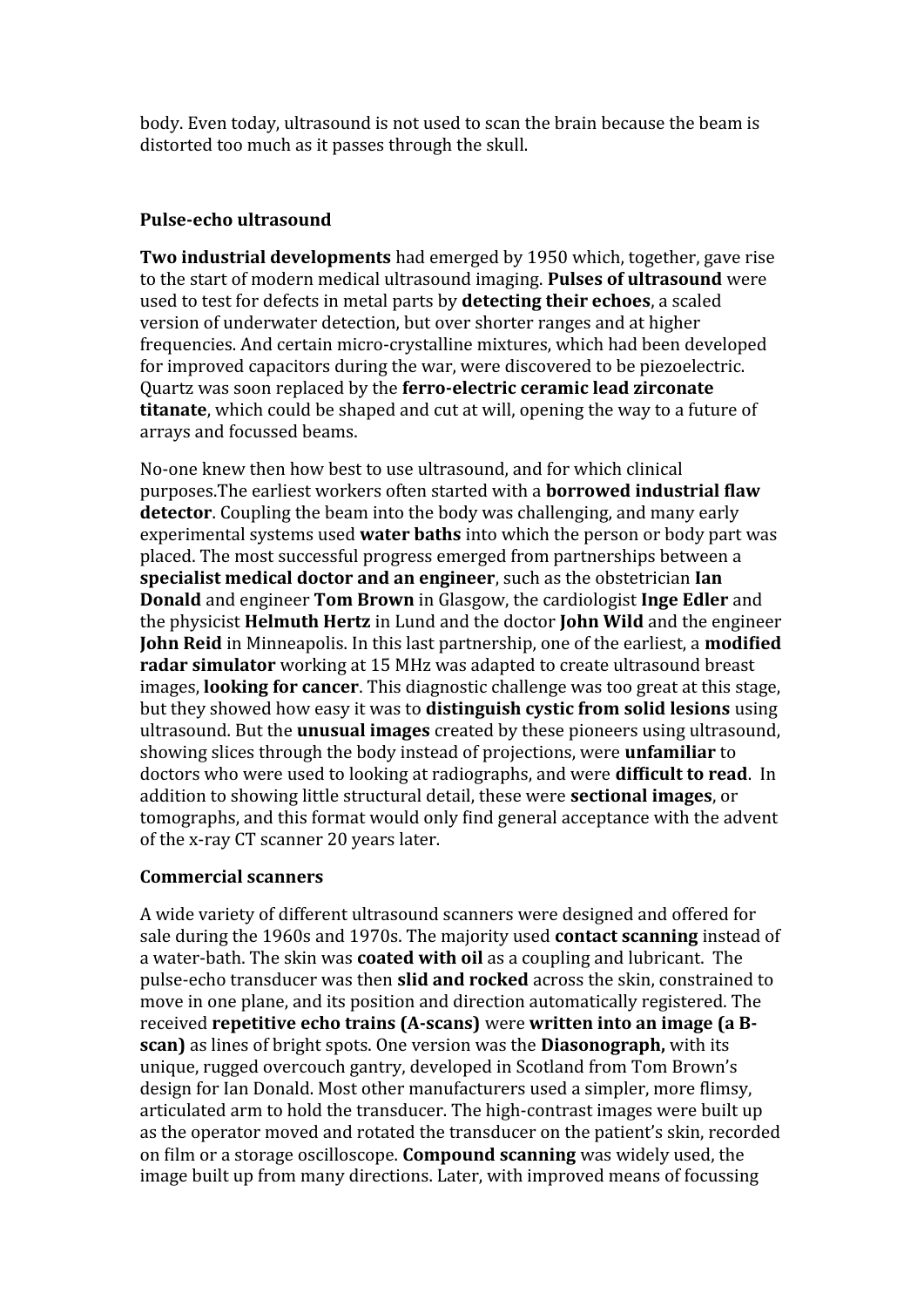and image processing, compound scanning became less important. By the end of the 1960s, most large hospitals were equipped with a scanner of some sort. Some attempts to **automate the scan** were made, most successfully in the **Octoson**, developed by the Commonwealth Acoustics Laboratory in Sydney.



**The Nuclear Enterprises Diasonograph. C. 1975**

#### **Early clinical uses**

**Obstetrics and gynaecology** proved a major area of use. Contrast between the developing fetal skeleton, the amniotic fluid and the uterine wall created images that could be understood. Ultrasound had the additional advantage of safety, in comparison with x-rays. In **cardiology** a new technique, echocardiography, allowed the movement of valves and heart wall to be tracked using M-mode, which recorded the motion of the echoes over a few cardiac cycles. **Ophthalmology** applications were soon successful, the short range allowing high frequency, high resolution images of, for example, retinal detachment.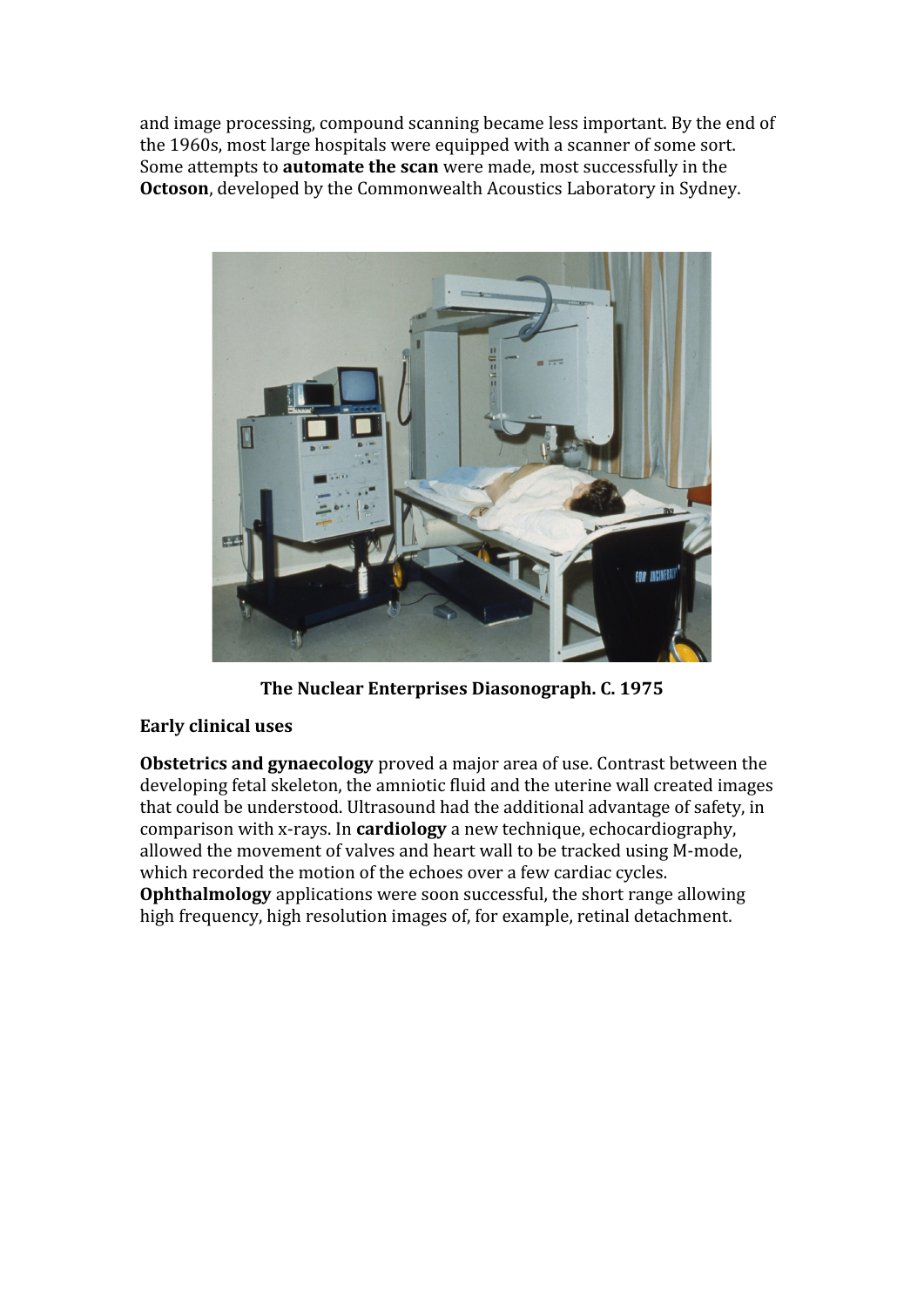

**Abdominal B-scan c. 1972, L, liver: S, spleen: K, kidney: V, vena cava.**

**Abdominal scanning** was much slower to evolve, requiring some important developments in electronics. The most important produced '**grey-scale'** images, compressing the echo amplitudes so that both strong and weak echoes could be included, filling spaces with structural detail. This paved the way for soft-tissue imaging of the liver, kidneys, muscles and breast. Adjustable **swept gain** corrected for varying attenuation.

## **Real-time imaging**

Early scans took **several seconds** to complete. During the 1970s several approaches were introduced to **move a transducer mechanically**, so creating a **real-time sequence of 2D scans** many times a second. Up to five transducers were mounted within a scan head, which were scanned automatically in turn over the skin surface. An alternative, electronically **switched linear arrays**, quickly followed. Using phase control on the amplifiers on each array element it was possible to sweep the focus over each pulse-echo cycle. During the 1980s, arrays, of a variety of sizes and shapes, replaced mechanical scanners. **Phased arrays**, with steered beams, were particularly used in cardiology. Eventually, 2D arrays enabled the fixed focus in the scan plane to be adjusted also. Miniature mechanical scan-heads and probe arrays were designed to image the **heart** from the oesophagus, the **prostate** from the rectum and the **uterus** from the vagina. By the early 1980s, real-time scanners had replaced the older static B-scanners for most applications. The first portable scanners, such as the Minivisor, became available.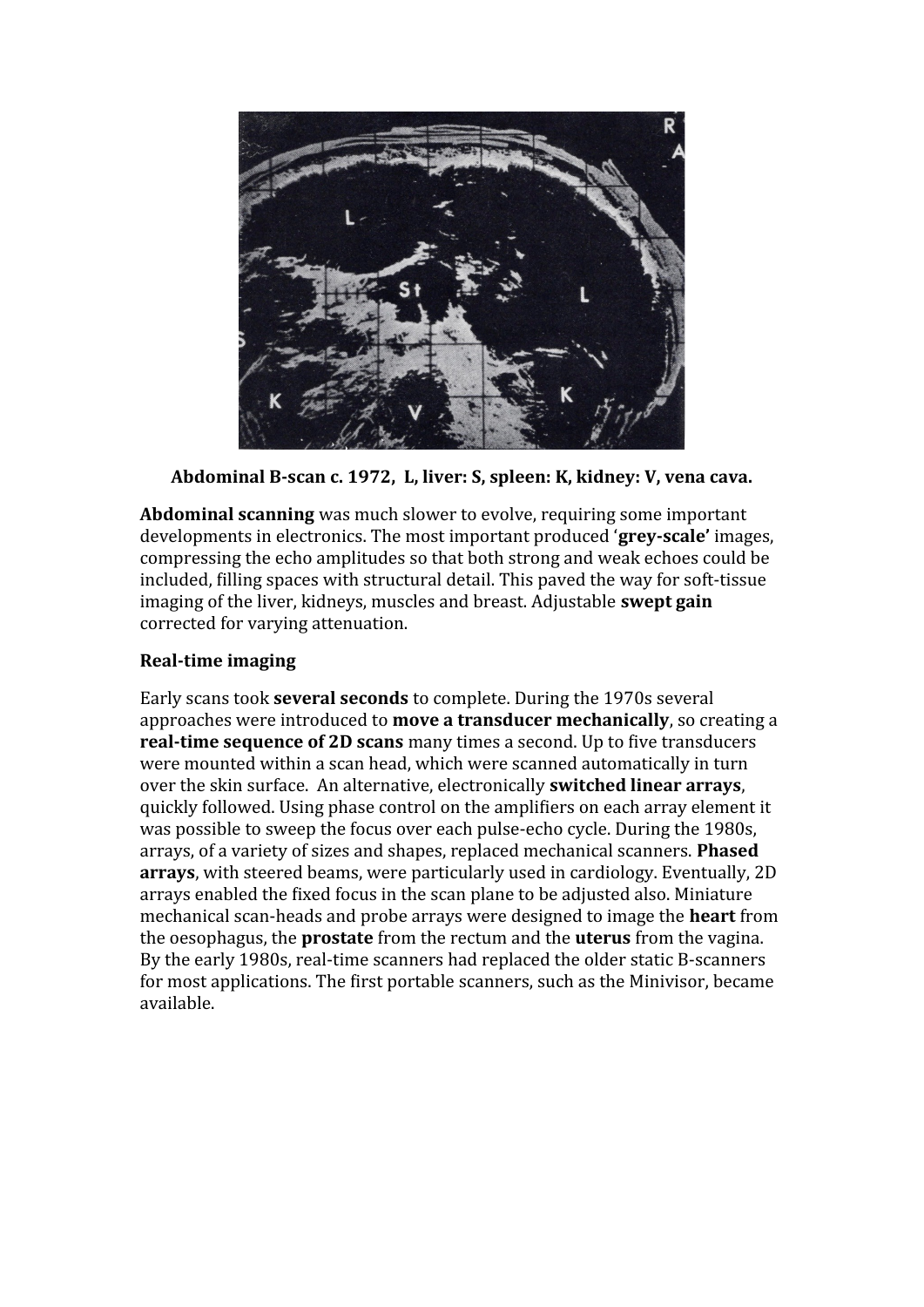

**The portable Minivisor, c 1980, with integrated linear array and display**

### **Doppler**

Detection of the **Doppler frequency shift** of the received wave made it possible to observe the speed of movement of body structures and blood, demonstrated first by Satomura in Japan in 1959. At first, this effect was used for **fetal heart detection**, and to observe **blood flow in peripheral arteries**, using continuous wave ultrasound. The Doppler-shifted frequencies, in the audio range, could be either listened to or displayed using **spectrum analysis**, at first by replaying the recorded sound off-line and later by fast digital frequency analysis. **Pulsed Doppler** required higher acoustic powers and more sensitive receivers. By the 1990s, pulsed Doppler imaging became an integral part of real-time scanning, displaying local regions of arterial and venous flow in **colour overlay**, leading to a rapid expansion in the use of ultrasound in peripheral vascular disease.



**Off-line spectrogram of the Doppler waveform from canine aorta c. 1974 More recent developments**